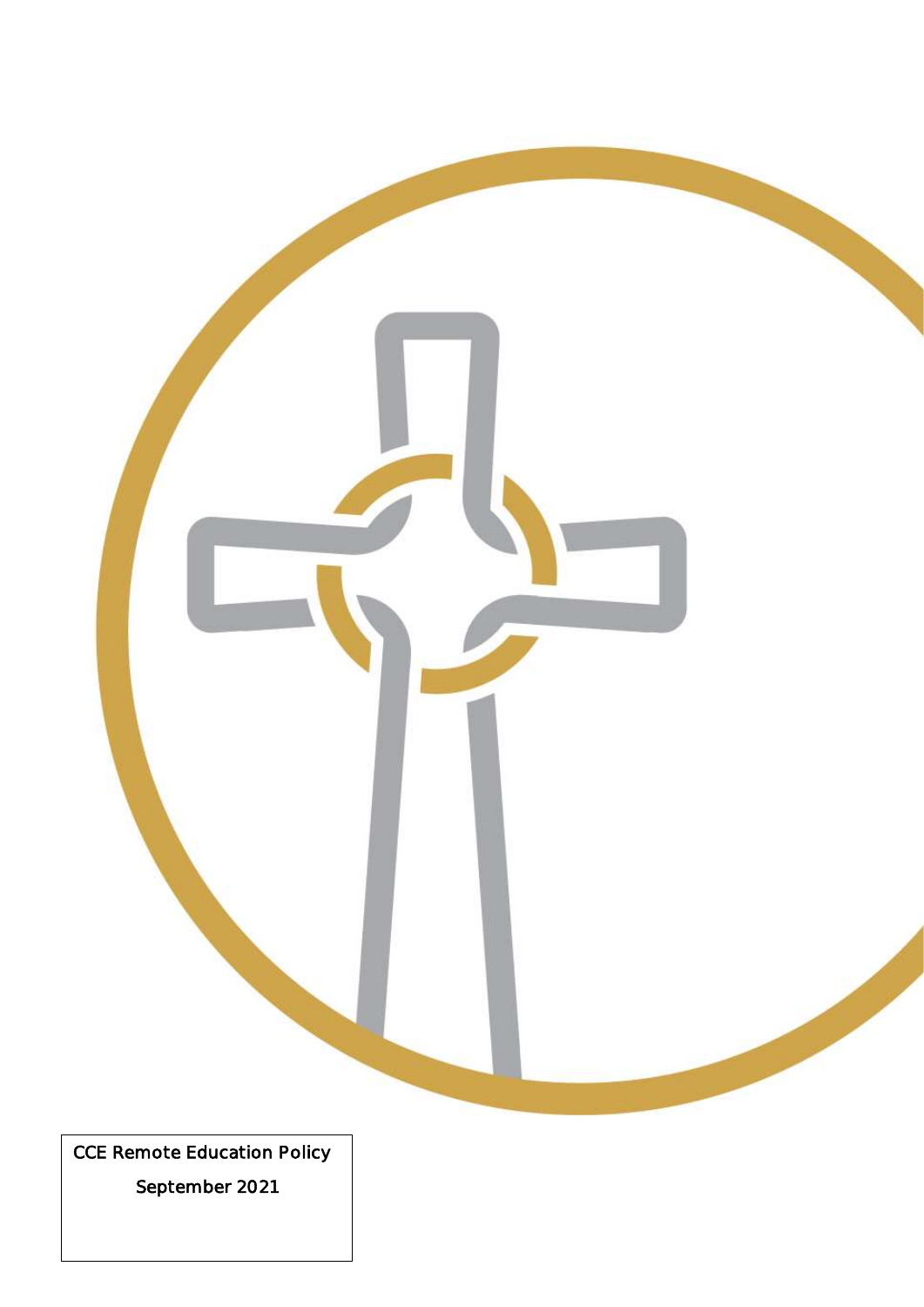

Remote Education Policy

for St Mabyn School

# 1. Aims

This Remote Education Policy aims to:

- o Ensure consistency in the approach to remote learning for all pupils (Inc. SEND) who aren't in school through use of quality online and offline resources and teaching videos
- o Provide clear expectations for members of the school community with regards to delivery of high quality interactive remote learning
- o Include continuous delivery of the school curriculum, as well as support of Motivation, Health and Well-Being and Parent support
- o Consider continued education for staff and parents (e.g. CPD, Supervision and Meet the Teacher)
- o Support effective communication between the school and families and support attendance

# 2. Who is this policy applicable to?

A child and/or their siblings who are absent because "they need to self-isolate because they have tested positive to learn from home if they are well enough to do so." (School COVID-19 Operational guide)

# 3. Content and Tools to Deliver This Remote Education Plan

Resources to deliver this Remote Education Plan include:

- o Online tools for EYFS KS1 KS2 (Tapestry, Teams/Class Dojo), as well as for staff CPD and parental sessions.
- o Use of Recorded video (or Live Video if used) for Start Day registration, instructional videos and Collective Worship
- o Phone calls home
- o Printed learning packs
- o Physical materials such as story books and writing tools
- o Use of BBC Bitesize, Oak Academy, Sumdog, White Rose Maths, Spag.com, Accelerated Reader, Purple Mash and Nessy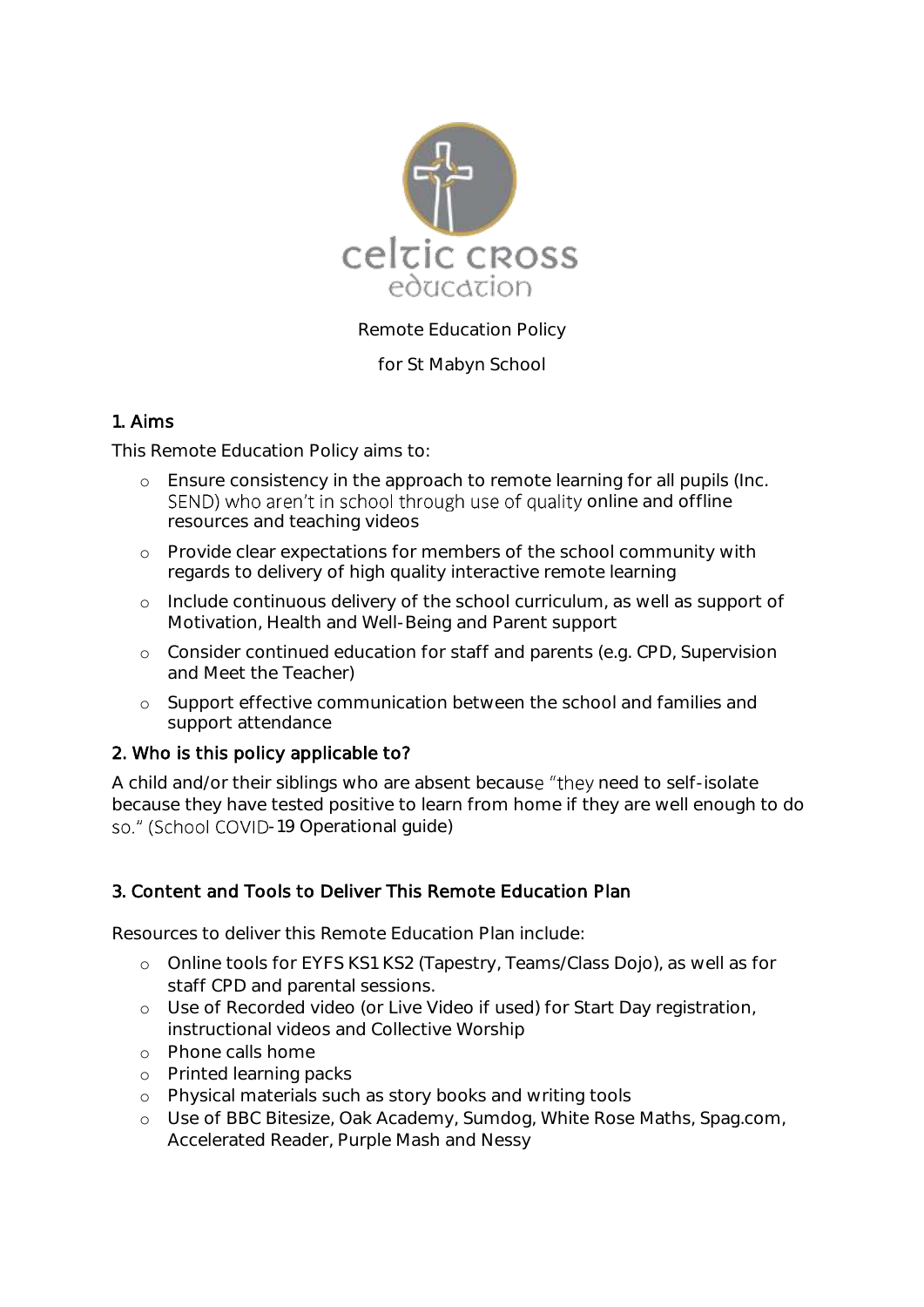The remote learning planning and resources are included in the St Mabyn School's Remote Learning Plan, which could include:

- Model Timetable and structure for remote learning
- Downloadable Printable Documents
- Curriculum resources
- Teacher Code of Conduct for Phone calls, Video conferencing and Recorded Video https://www.gov.uk/guidance/safeguarding-and-remoteeducation-during-coronavirus-covid-19#virtual-lessons-and-livestreaming
- End User Agreements for Google classroom and Class Dojo.
- St Mabyn School is open to staff using 'live streaming', with the Head of School's consent, if it was felt it would have a positive impact on children's remote learning, but it is not a requirement. Any streaming would be strictly in line with the Live-streaming Principals and Practice Guidance

## 4. Home and School Partnership

St Mabyn School is committed to working in close partnership with families and recognises each family is unique and because of this remote learning will look different for different families in order to suit their individual needs.

St Mabyn School will provide information to parents on how to use Google Classroom and Class Dojo as appropriate and where possible, provide personalised resources.

Where possible, it is beneficial for young people to maintain a regular and familiar routine. St Mabyn Primary School would recommend that each 'school day' maintains structure.

We would encourage parents to support their children's work, including finding an appropriate place to work and, to the best of their ability, support pupils with work encouraging them to work with good levels of concentration.

Every effort will be made by staff to ensure that work is set promptly. Should accessing work be an issue, parents should contact school promptly and alternative solutions may be available. These will be discussed on case-to-case basis.

We would encourage parents to follow the 'digital 5 a day' framework which provides practical steps to support a healthy and balanced digital diet. https://www.childrenscommissioner.gov.uk/digital/5-a-day/

All children sign an 'Acceptable Use Policy' at school which includes e-safety rules and this applies when children are working on computers at home.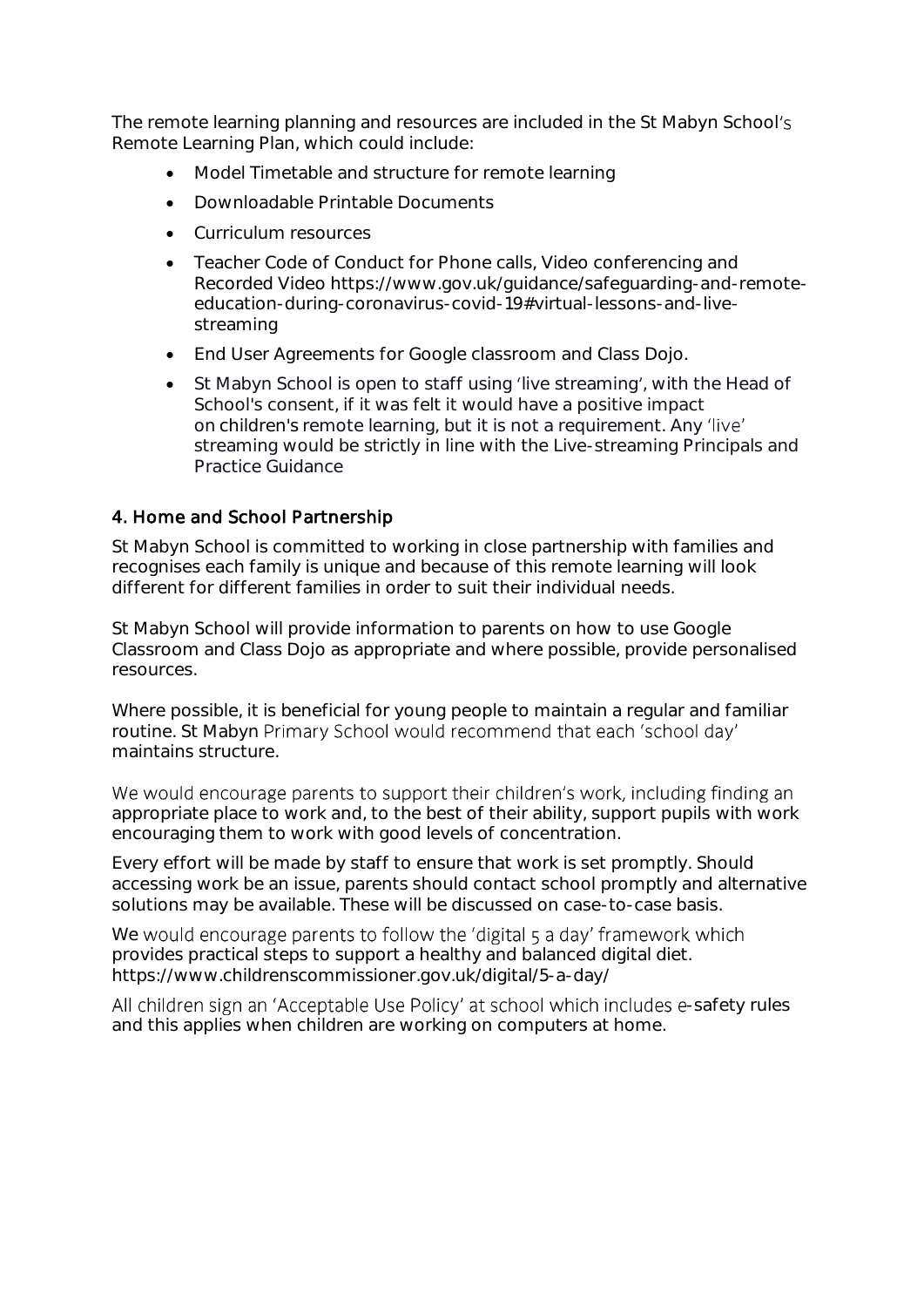# 5. Roles and responsibilities

### 5.1 Teachers

If teachers are unable to work for any reason during this time, for example due to sickness or caring for a dependent, they should report this using the normal absence procedure.

When providing remote learning, teachers are responsible for:

- Setting work:
	- o Teachers will set work for the pupil/s in their classes.
	- o The work set should follow as close as possible a timetable for the class which will be shared by the class teacher.
	- o Weekly/daily work will be shared by ClassDojo or Google Classroom
- Providing feedback on work:
	- o Reading, writing and maths work- all completed work submitted.
	- o All curriculum tasks submitted by pupils should be received by 3.30pm. Teachers will respond with comments by the end of the week.
	- o The above should adhere to our school's marking policy.
- Keeping in touch with pupils who aren't in school and their parents:
	- o If there is a concern around the level of engagement of a pupil/s, parents should be contacted, via phone, to access whether school intervention can assist engagement.
	- o All parent/carer emails should come through the school admin account or Class Dojo and should not be directly sent to teacher's email addresses.
	- o Any complaints or concerns shared by parents or pupils should be reported to a member of SLT; for any safeguarding concerns, refer immediately to the DSL or DDSL.

## 5.2 Teaching Assistants

Teaching assistants must be available between 9.00am and 3.00pm

If they are unable to work for any reason during this time, for example due to sickness or caring for a dependent, they should report this using the normal absence procedure.

During the school day, teaching assistant must complete tasks as directed by a member of the SLT.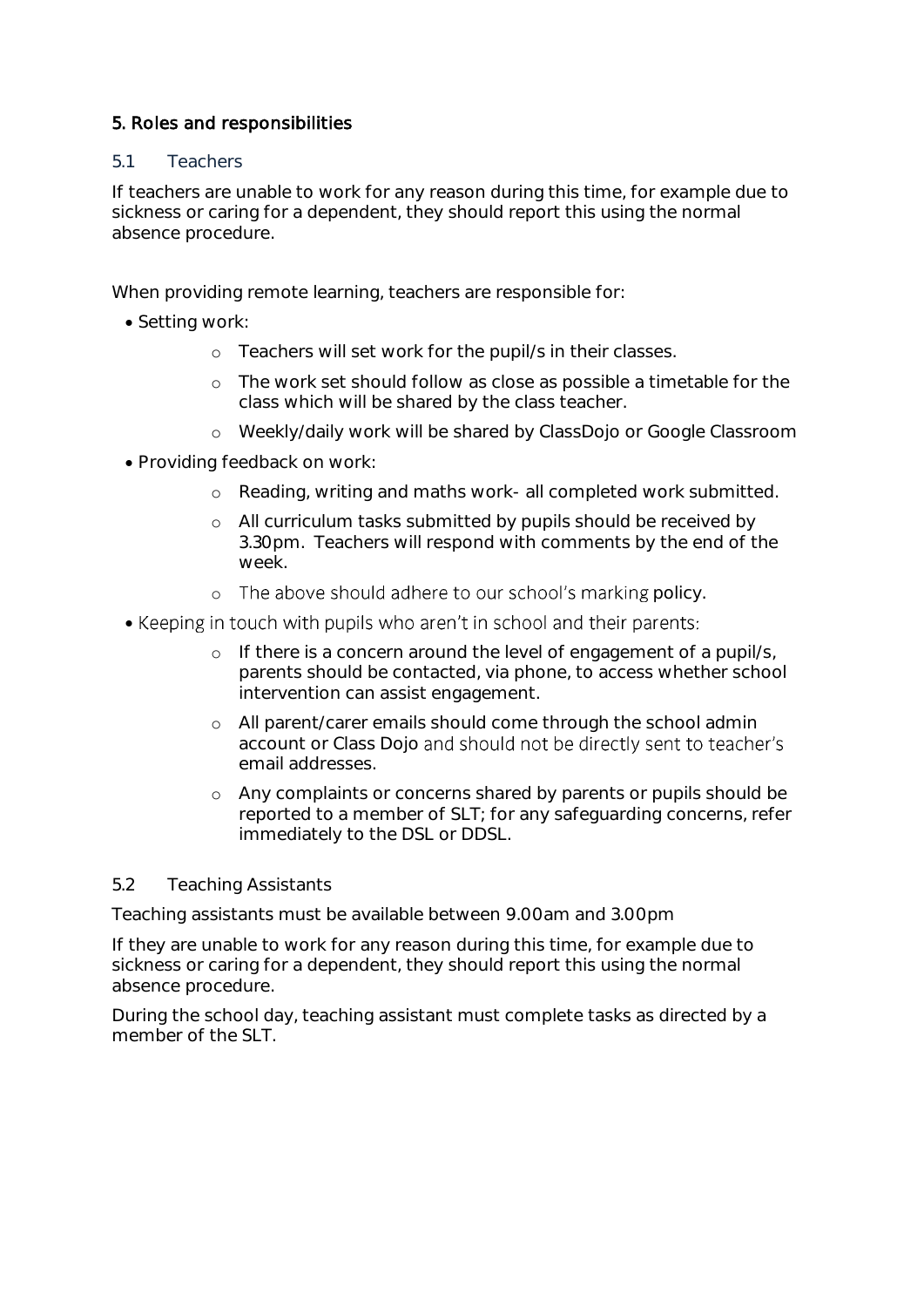#### 5.3 Senior Leaders

Alongside any teaching responsibilities, senior leaders are responsible for:

- Co-ordinating the remote learning approach across the school inc daily monitoring of engagement.
- Monitoring the effectiveness of remote learning explain how they'll do this. such as through regular meetings with teachers and subject leaders, reviewing work set or reaching out for feedback from pupils and parents
- Monitoring the security of remote learning systems, including data protection and safeguarding considerations

## 5.4 Designated Safeguarding Lead

The DSL is responsible for managing and dealing with all safeguarding concerns. For further information, please see the Safeguarding and Child Protection Policy and the remote safeguarding procedures document. DSLs are responsible for ensuring that provision online is delivered within the parameters of this document.

#### 5.5 IT Support

IT support is responsible for:

- Fixing issues with systems used to set and collect work
- Helping staff with any technical issues they're experiencing
- Reviewing the security of remote learning systems and flagging any data protection breaches to the data protection officer
- Assisting pupils and parents with accessing the internet or devices

#### 5.6 SENDCo

Liaising with the ICT support to ensure that the technology used for remote learning is accessible to all pupils and that reasonable adjustments are made where required.

- Ensuring that pupils with EHC plans continue to have their needs met while learning remotely, and liaising with the Head of School and other organisations to make any alternate arrangements for pupils with EHC plans and IHPs
- Identifying the level of support
- Recognising that children with SEN can face additional safeguarding challenges, and so, further support may be necessary to safeguard them, including online engagement.

#### 5.7 Pupils and parents

Staff can expect pupils learning remotely to:

- Complete work to the deadline set by teachers
- Seek help if they need it, from teachers
- Alert teachers if they're not able to complete work

Staff can expect parents with children learning remotely to: